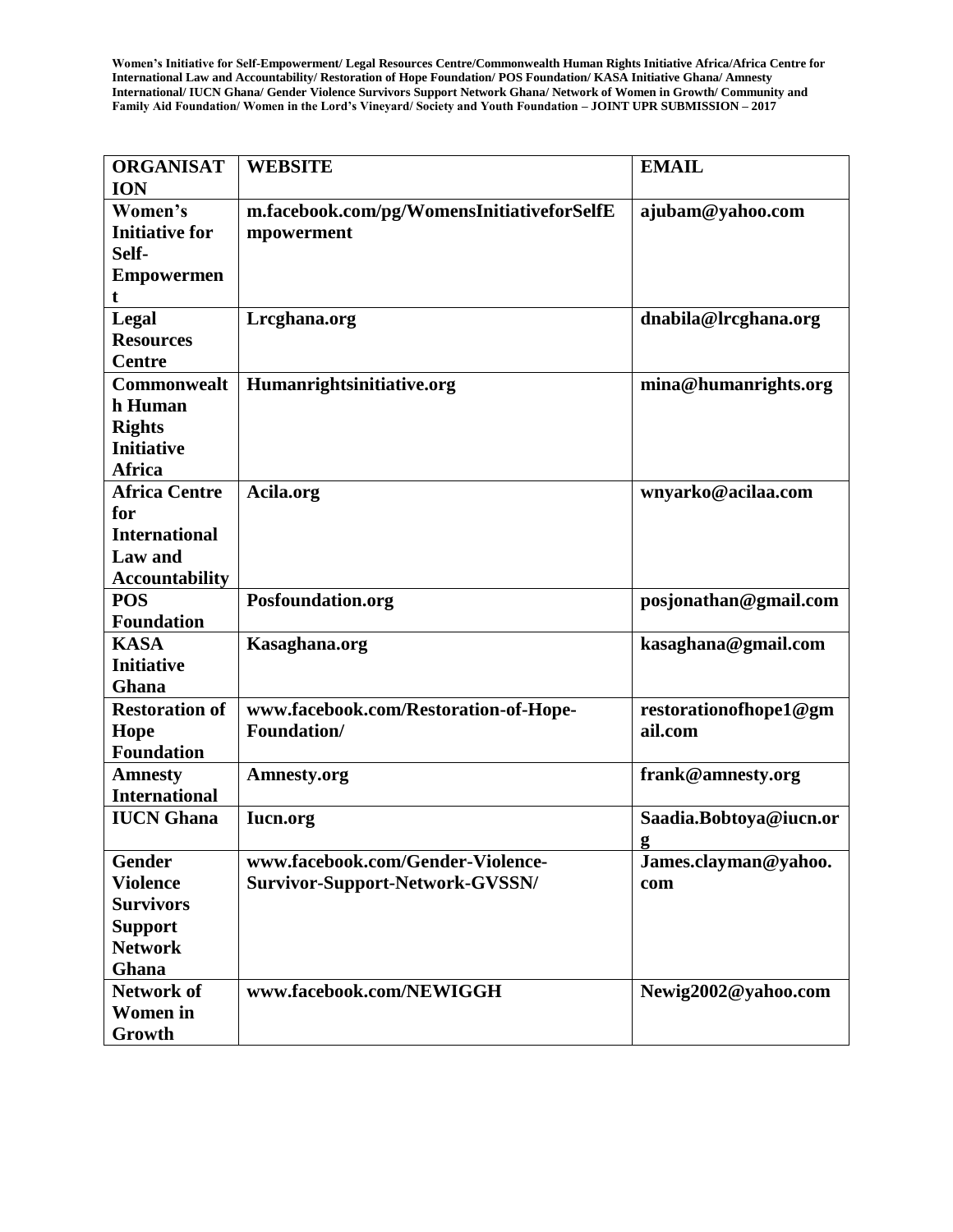#### **GHANA**

**Women's Initiative for Self-Empowerment/ Legal Resources Centre/Commonwealth Human Rights Initiative Africa/Africa Centre for International Law and Accountability/ Restoration of Hope Foundation/ POS Foundation/ KASA Initiative Ghana/ Amnesty International/ IUCN Ghana/ Gender Violence Survivors Support Network Ghana/ Network of Women in Growth– JOINT UPR SUBMISSION – 2017**

 **(Under the Ghana Human Rights NGOs Forum) Joint Stakeholders' Report United Nations Third Universal Periodic Review Ghana**

#### **EQUALITY AND NON-DISCRIMINATION – WOMEN AND CHILDREN**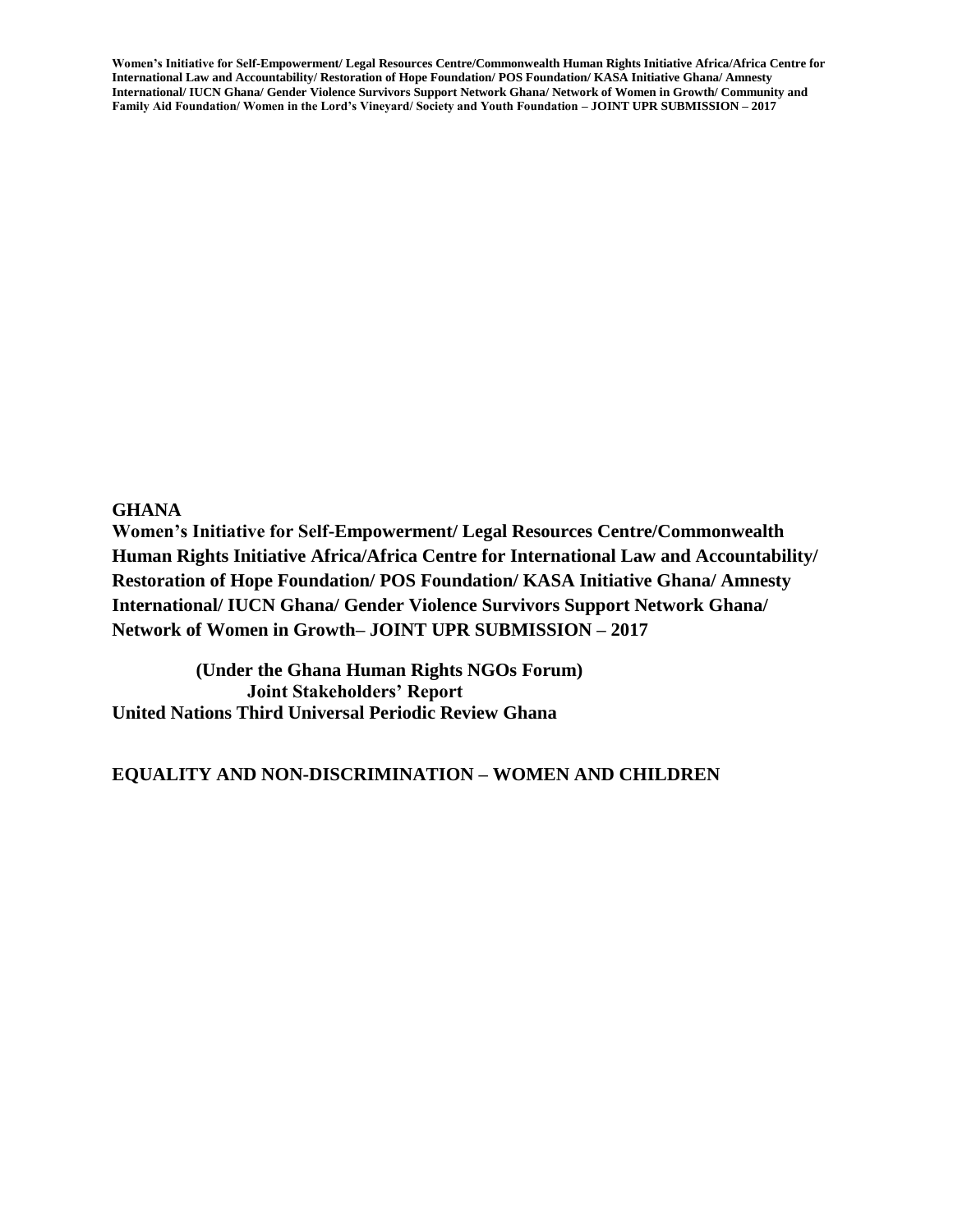# **EQUALITY AND NON-DISCRIMINATION**

#### **INTRODUCTION**

- 1. This report considers the implementation of Ghana's international human rights obligations under **Equality and Non-Discrimination** with particular reference to the protection of women and children's rights.
- 2. The information presented in this submission is based on the shared experiences of the above mentioned network of civil society organizations (CSOs) working on women and children's rights in their daily interactions with their constituents within the communities they work as well as their engagements with state collaborating partners, discussed at a pre-UPR submission workshop organized by Ghana Human Rights NGOs Forum (POS Foundation-Secretariat), KASA Initiative and UPR-Info Africa Office, Kenya on March 21 - 22, 2017 in Accra, which was attended by over seventy (70) CSOs nationwide and validated by same on March 28, 2017.
- 3. The submission highlights specific developments and follow-up measures by Ghana in relation to thematic list recommendations of the  $2<sup>nd</sup>$  cycle –  $14<sup>th</sup>$  session of the UPR of Ghana by the Office of the High Commissioner for Human Rights in accordance with paragraph 5 of the annex to Human Rights Council resolution (16/21A/HRC/WG.6/14/GHA/3).
- 4. Ghana's domestic legal foundation is provided by the 1992 Constitution, Chapter 5 of which promotes and ensures the protection of the human rights of the citizenry, including women and children. Ghana has put in place a number of legal instruments and is a state party to a number of related regional and international treaties.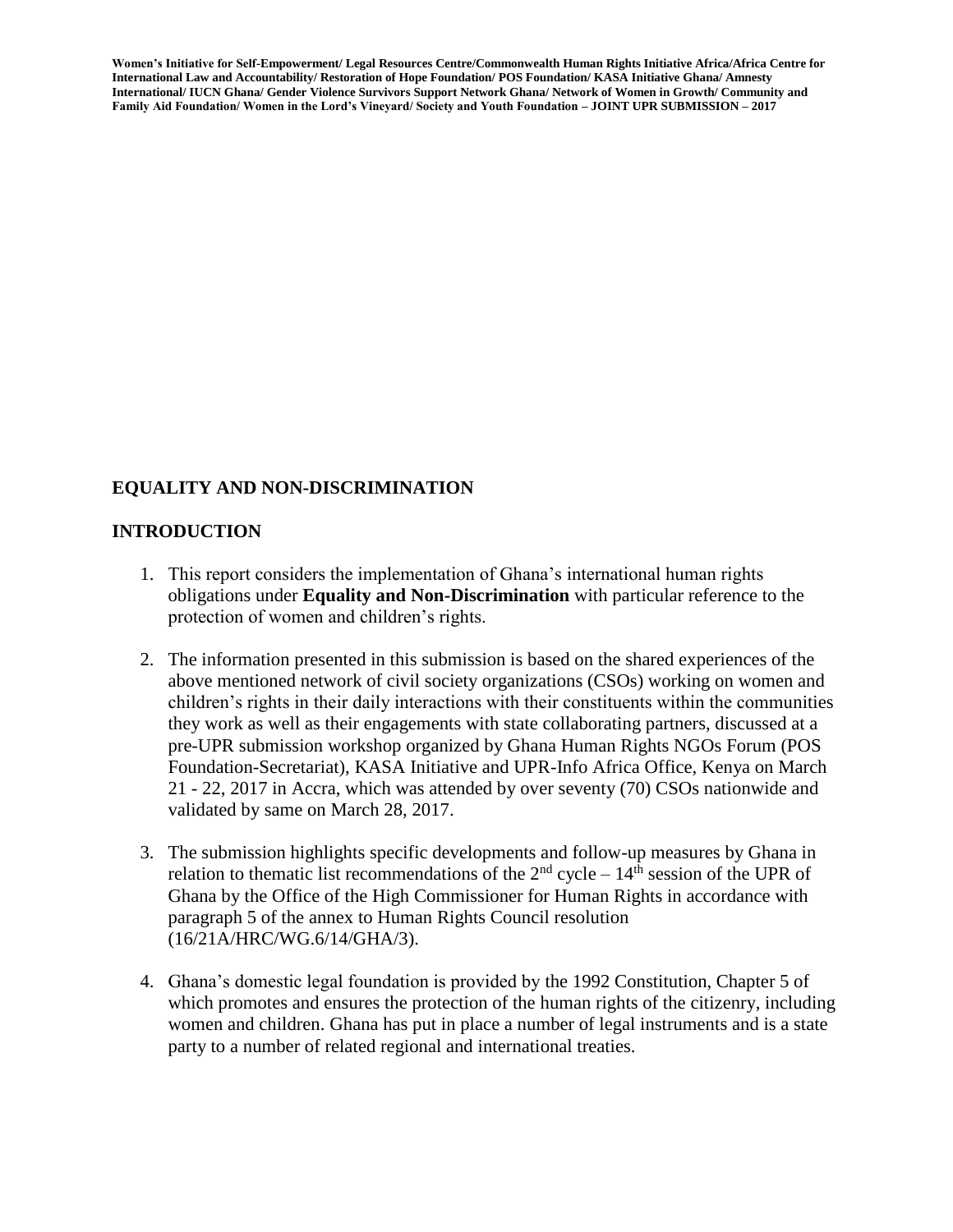- 5. For the protection of the children's rights, Ghana has ratified the United Nations Convention on the Rights of the Child (UNCRC) domesticating same in the Children's Act, 1998 (Act 560); the African Charter on the Rights and Welfare of the Child (ACRWC); the Optional Protocol to the Convention on the Rights of the Child on the involvement of Children in Armed Conflicts as well as the Convention Concerning the Prohibition and Immediate Action for the Elimination of the Worst Forms of Child Labour. The Juvenile Justice Act, 2003 (Act 653) of Ghana also provides protection for children in the justice system.
- 6. For the protection of women's rights, Ghana has ratified the International Covenant on Civil and Political Rights (ICCPR), Second Optional Protocol to the International Covenant on Civil and Political Rights, International Covenant on Economic, Social and Cultural Rights (ICESCR), Convention against Torture (CAT), Optional Protocol to the Convention against Torture and Other Cruel, Inhuman or Degrading Treatment or Punishment, Protection from Torture, Ill-Treatment and Disappearance, Convention for the Suppression of the Traffic in Persons and of the Exploitation of the Prostitution of Others, Convention on the Elimination of all forms of Discrimination against Women and the African Charter on Human and Peoples' Rights (ACHPR) including the Protocol on the Rights of Women in Africa (Maputo Protocol).
- 7. Under domestic law, The Criminal Offences (Amendment) Act, 1998 (Act 554), Human Trafficking Act 2005, (Act 694) and the Domestic Violence Act, 2007 (Act 732) all give protection to women and children.
- 8. Although various stakeholders, both state and non-state actors, have worked assiduously to ensure that women and children enjoy their rights, there remain certain practices that infringe on these rights. Child Early and Forced Marriage (CEFM), Trafficking in Persons, relatively high incidence of domestic violence as well as low representation in public decision making processes remain a challenge to protecting the rights of women and children in Ghana.

# **ISSUES OF CONCERN FOR THE PROTECTION OF CHILDREN'S RIGHTS**

# **CHILD EARLY AND FORCED MARRIAGE (CEFM)**

9. During the 2012 UPR, Ghana per Recommendation 125.27 was required to "Abolish all discriminatory legal provisions towards women and increase its efforts in combating all forms of violence against women, including marital rape, child and other forced marriages, and female genital mutilation". Although government has been taking steps to improve the situation, challenges still remain. According to UNICEF, in Ghana, about twenty-seven percent (27%) of girls between ages 15 and 18 years are entering into marriage, often against their will<sup>1</sup> endangering their personal development and wellbeing. In addition, Ghana has one of the highest child marriage prevalence rates in the world

 $\overline{\phantom{a}}$ <sup>1</sup> UNICEF 2011 Multiple Indicator Cluster Survey (MICS)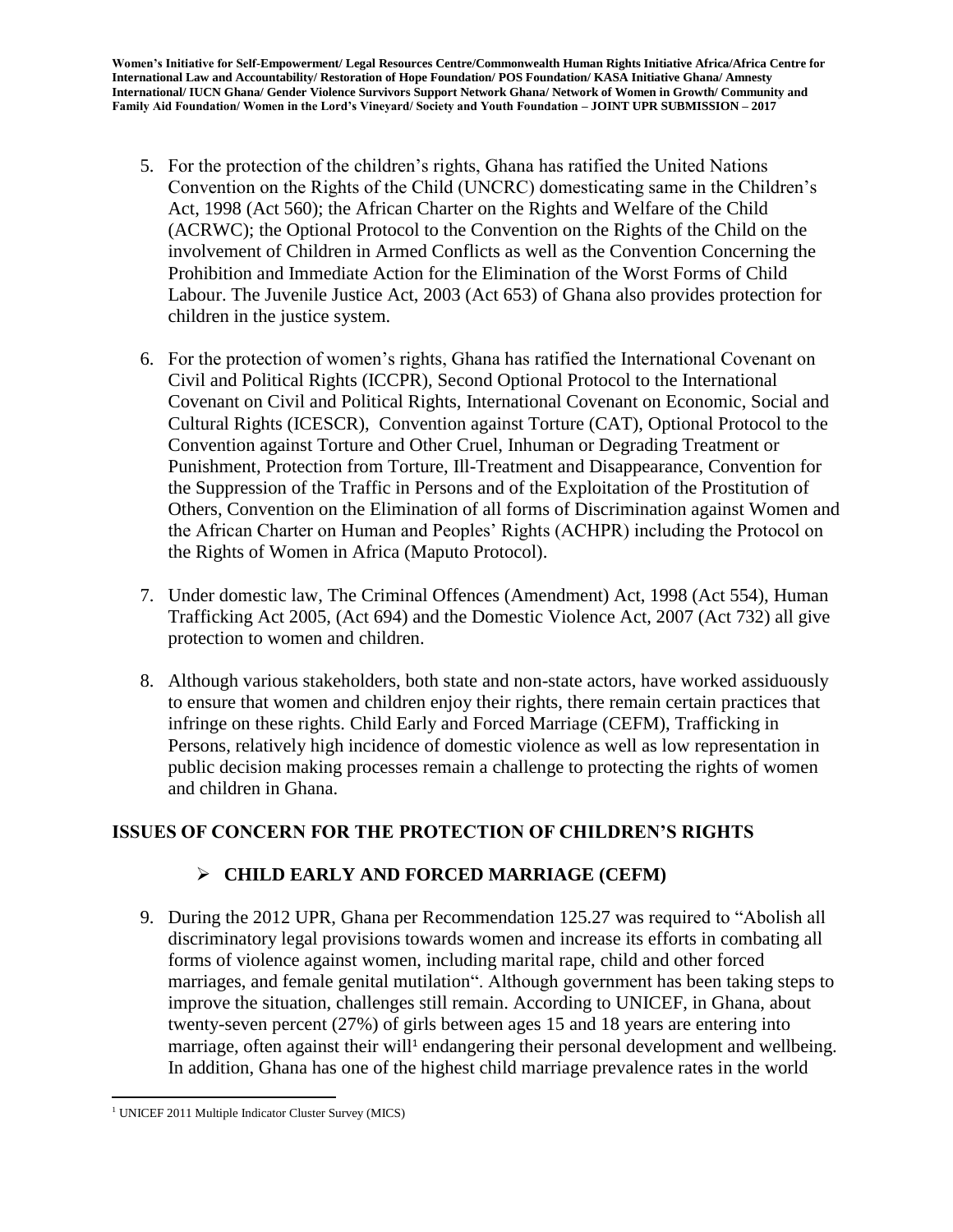with an overall regional average of 25%<sup>2</sup> Child brides are also deprived of their fundamental rights to health, education, and safety.

- 10. In 2014, the Ministry of Gender, Children, and Social Protection (MoGCSP) created an "Ending Child Marriage Unit", which intervenes in communities to address CEFM in Ghana and in 2016, lauched the 2017-2026 National Strategic Framework for ending child marriage in Ghana<sup>3</sup>.
- **11. OBLIGATION:** CEFM is a violation of human rights, contravening both the Convention on the Rights of the Child (CRC) and the Convention on the Elimination of all forms of Discrimination against Women (CEDAW) as well as the Children's Act, 1998 Act (560) and the 1992 Constitution.

# **12. RECOMMENDATION**

- 13. The State Party should:
- I. To, as a matter of urgency, allocate adequate resources to MoGCSP's Ending Child Marriage Unit and to implement the National Strategic Framework.

# **TROKOSI**

- 14. As per recommendation 125.32 of the 2012 UPR, Ghana was to "Continue its efforts in the field of women's rights in order to, amongst other things, enforce the 2007 Domestic Violence Act and laws prohibiting harmful practices against women, including trokosi and female genital mutilation."
- 15. Trokosi is a practice where young virgin girls, typically from age six (6) to ten (10) years, are sent to fetish shrines to live and atone for the crimes of their family members. There they suffer a lot of abuses including child labour and sexual violence.
- 16. Article 16 of Ghana's 1992 Constitution provides that "no person shall be held in slavery or servitude or be required to perform slave labour". Parliament in response to public out cry against the practice, enacted the Criminal Code (Amendment) Act, 1998, Act 554 and criminalized all customary practices of servitude and ritual enslavement such as Trokosi making it an offence punishable by a minimum of three (3) years in jail.
- 17. Since the recommendation was made in 2012, there has been an increase in governmental efforts to address the issue; however, Trokosi is still in practice<sup>4</sup>. Our group found that non governmental organizations (NGOs), including International Needs Ghana (ING)<sup>5</sup>

l <sup>2</sup> ibid

<sup>&</sup>lt;sup>3</sup> Ministry of Gender, Children and Social Protection, "National Strategic Framework for Ending Child Marriage in Ghana, 2017-2026 (Third Draft) February, 2016.

<sup>4</sup> http://www.ghanaweb.com/GhanaHomePage/NewsArchive/Trokosi-cannot-be-wiped-away-easily-149077

<sup>5</sup> https://www.opendemocracy.net/5050/yakin-erturk/women-at-war-in-country-in-peace-ghana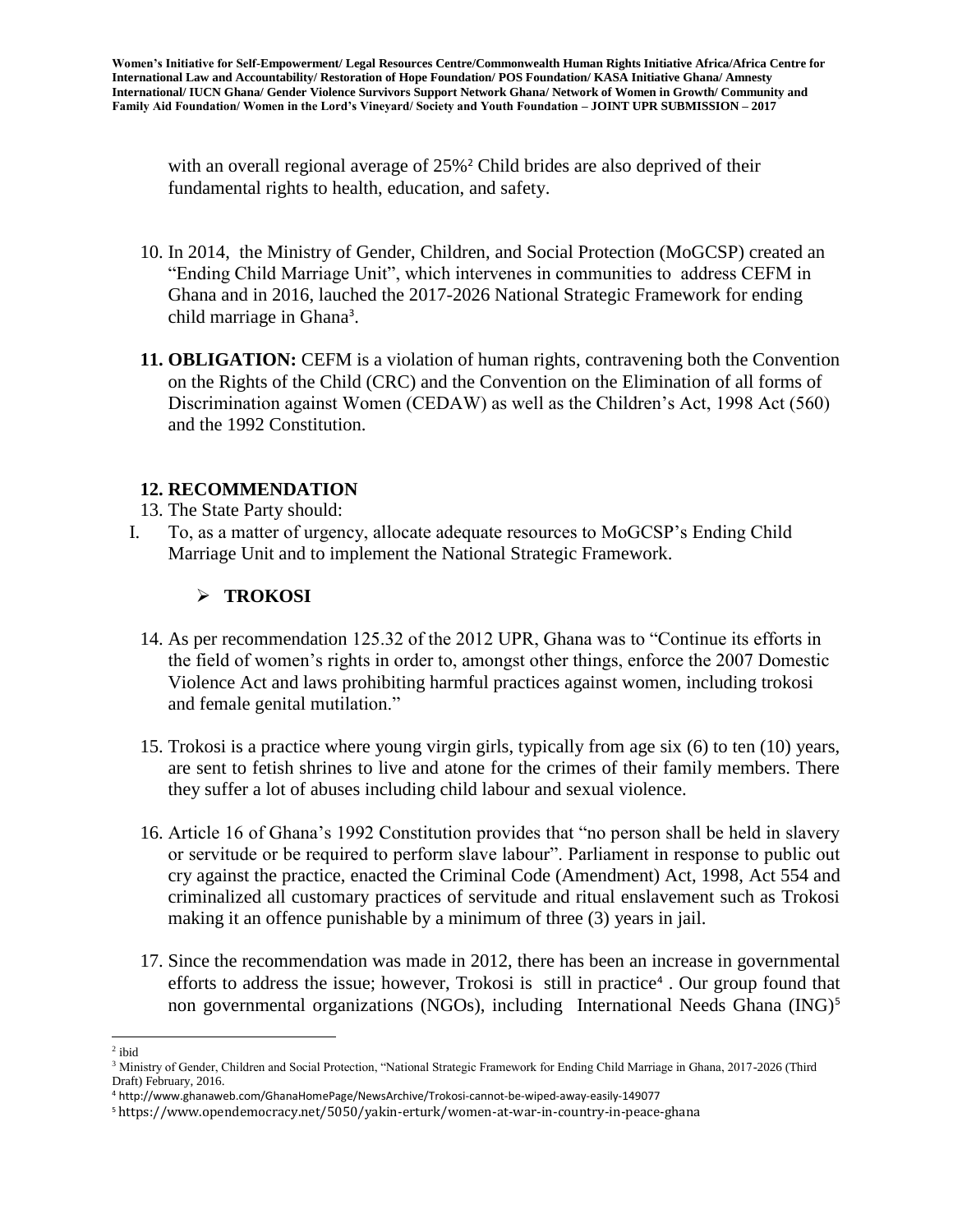are working with communities to provide development infrastructure such as schools and boreholes while encouraging shrine priests to accept livestock or monetary donations, instead of girls, from families seeking to appease the gods.

18. **OBLIGATION:** Trokosi is in direct contravention of Section 314 of the Criminal Code (Amendment) Act, 1998, Act 554, the Children's Act, 1998 Act (560) and the 1992 Constitution, Convention on the Rights of the Child (CRC) and the Convention on the Elimination of all forms of Discrimination against Women (CEDAW) Convention against Torture (CAT), Optional Protocol to the Convention against Torture and Other Cruel, Inhuman or Degrading Treatment or Punishment, Protection from Torture, Ill-Treatment and Disappearance.

#### **19. RECOMMENDATION**

20. The State Party should:

I. Enforce legislation on Trokosi, arrest and prosecute offenders.

# **CORPORAL PUNISHMENT**

- 21. 2012 UPR Ghana recommendation 123.20 states "Explicitly prohibit corporal punishment of children in all settings, including the home". The Ghana Education Service (GES) has issued directives that only head-teachers should use the cane following a strict protocol but corporal punishment by other teachers still exists in government schools, especially in the remote areas.<sup>6</sup> Suffice it to say some schools, orphanages and homes have consequently adopted their own regulations against caning the children<sup>7</sup>.
- **22. OBLIGATION:** Ghana is obligated to respect its obligations under the Children's Act, 1998 Act (560), Convention on the Rights of the Child (CRC), Convention on the Elimination of all forms of Discrimination against Women (CEDAW), Convention against Torture (CAT), Optional Protocol to the Convention against Torture and Other Cruel, Inhuman or Degrading Treatment or Punishment, and Protection from Torture, Ill-Treatment and Disappearance.

# **23. RECOMMENDATION**

24. The State Party should:

 $\overline{a}$ 

I. Adopt a law to explicitly prohibit the corporal punishment of children in all setting and find an alternative for the "Spare the rod and spoil the child" mantra to desist people from meting out corporal punishment to children.

 $6$  https://www.ghanabusinessnews.com/2016/04/30/corporal-punishment-still-widely-used-in-ghana/

<sup>&</sup>lt;sup>7</sup> For instance, in June 2015, the Director of Education for Nsawam Adoagyiri Municipality baned caning; in August 2015, the Ga West Education Director followed suit in his District.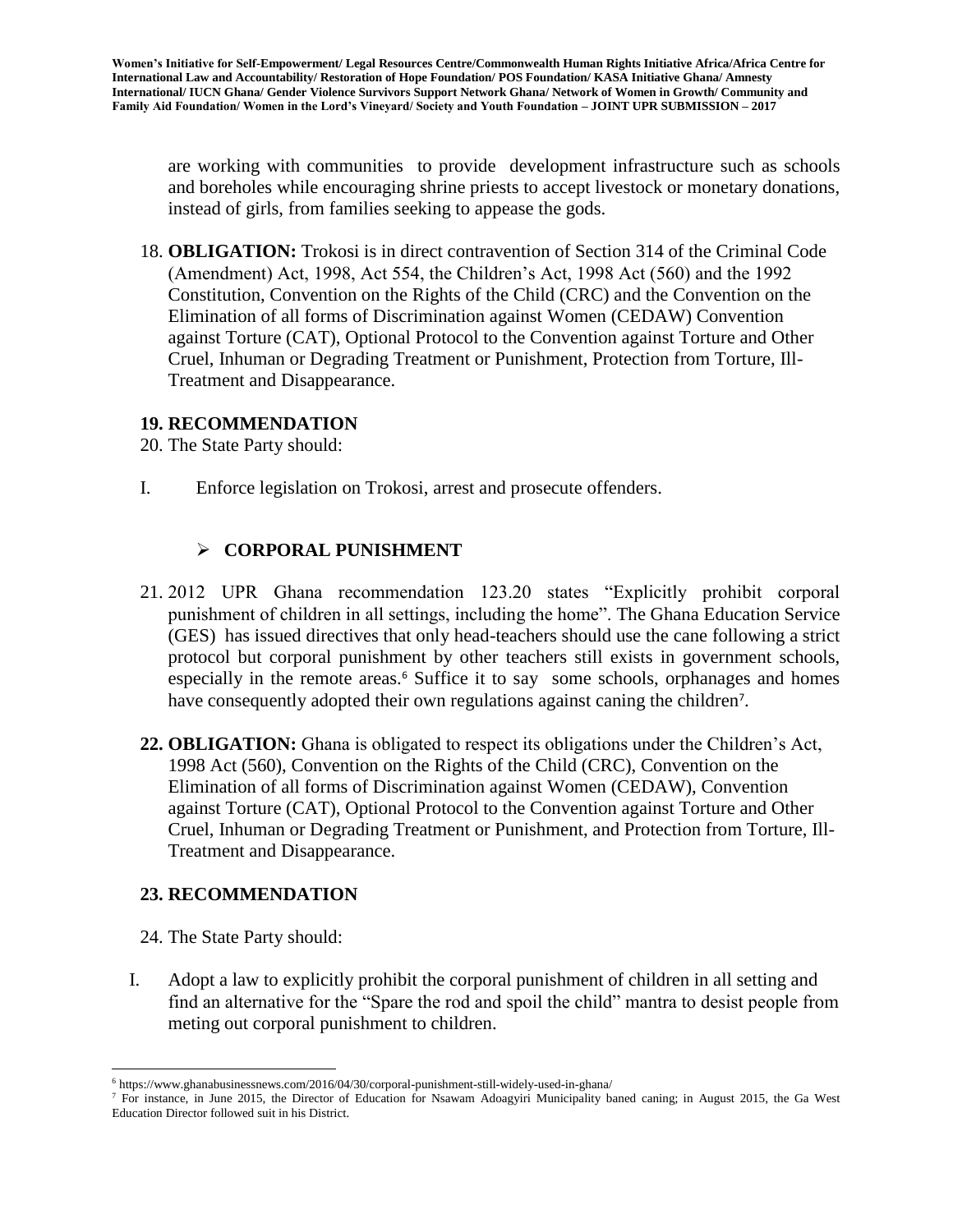# **CHILD TRAFFICKING**

- 25. During the 2012 UPR, Ghana received a number of recommendations on trafficking in persons<sup>8</sup>. Recommendation 125.49 called on Ghana to "Take all necessary measures for the prevention and combating of child trafficking, and for the provision of effective remedies for victims"
- 26. Ghana has been a country of origin, transit and destination for human trafficking and there have been concerted efforts by state and non state actors, to prevent and reduce human trafficking while punishing perpetrators as well as offering victims rehabilitation and reintergration services. Ghana enacted the Human Trafficking Act, 2005 (Act 694) to prevent, reduce and punish acts of human trafficking and ensure the rehabilitation and reintegration of victims.
- 27. Challenging Heights, an NGO collaborates with the Anti-Human Trafficking Unit (AHTU) of Ghana Police Service to rescue victims. In 2014, thirty-three (33) trafficked and at-risk children were rescued and forty-one (41) child slaves were rescued in the Lake Volta area in 2015.<sup>9</sup> Twenty one (21) minors who had been trafficked to South Africa were recently rescued by the Ministry of Gender, Children, and Social Protection (MoGCSP) in collaboration with the International Organisation of Migration (IOM) and the Anti-Human Trafficking Unit of theGhana Police Service.
- 28. MoGCSP is in the process of developing a Human Trafficking National Plan of Action <sup>10</sup> and the State is currently implementing the Child Protection Compact Agreement to combat child trafficking. Though Ghana has nine (9) regional Anti-Human Trafficking Units, very few cases of trafficking are prosecuted each year.<sup>11</sup> The State's failure to investigate and prosecute the suspected 190,000 cases of trafficking in Ghana has been attributed to inadequate funding for AHTU, the DOVVSU and Social Welfare.<sup>12</sup>
- 29. The US State Department is concerned that trafficking in Ghana is actually on the rise as in 2016, Ghana was unable to demonstrate overall increasing anti-trafficking efforts compared to the previous year and as such, was demoted from Tier 2 to the Tier 2 Watch-List according to the minimum standards established in the Trafficking Victims Protection Act (TVPA).
- **30. OBLIGATION:** Ghana is obligated under Convention for the Suppression of the Traffic in Persons and of the Exploitation of the Prostitution of Others and the Ghana Anti-Human Trafficking Act, 2005 (Act 694) to protect children from being trafficked.

#### **31. RECOMMENDATIONS**

 $\overline{a}$ <sup>8</sup> Recommendations 125.46, 125.47, 125.48, 125. 49 and 125. 52.

<sup>9</sup> https://www.newsghana.com.gh/how-government-interventions-can-help-end-modern-slavery/

<sup>10</sup> http://pulse.com.gh/news/child-trafficking-gender-ministry-develops-human-trafficking-action-plan- id4735650.html

 $^{\rm 11}$ Ibid

<sup>12</sup> http://www.ghanaweb.com/GhanaHomePage/NewsArchive/Public-advised-to-assist-to-combat-human-trafficking- 426294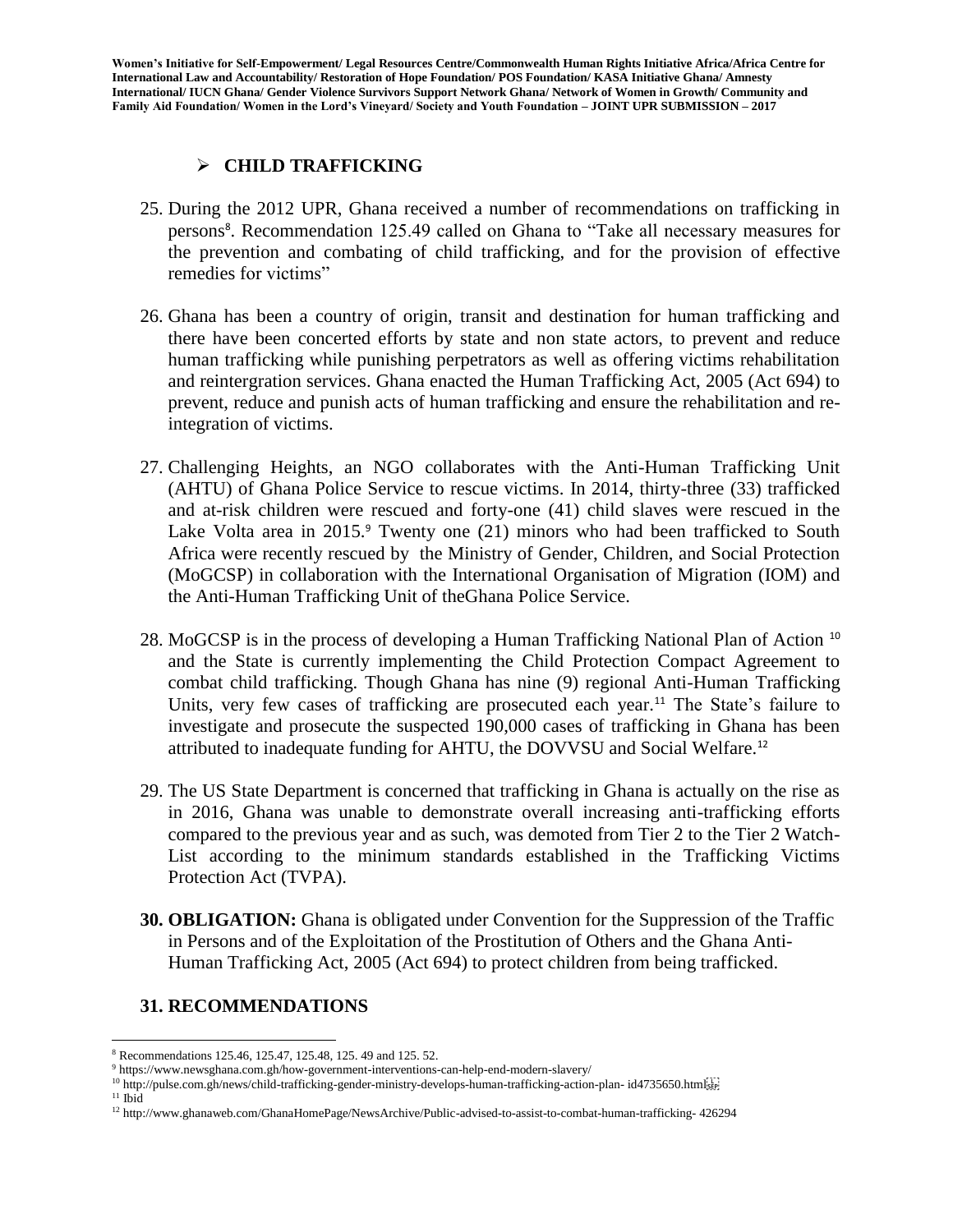- 32. The State Party should:
	- I. Publish and increase awareness of the Human Trafficking National Plan of Action from the MOGCSP.
- II. Construct and furnish shelters for rescued trafficked children.

# **VIOLENCE AGAINST WOMEN (VAW) INCLUDING DOMESTIC VIOLENCE (DV)**

- 33. During the 2012 UPR, Ghana received over twenty (20) recommendations to address the issue of Violence Against Women  $(VAW)^{13}$ .
- 34. As per recommendation 125.23, Ghana was advised to "Continue the implementation of the strategic plan regarding domestic violence, in particular violence against women and girls". Recommendation 125.26 required government to"Fully implement the Domestic Violence Act and ensure the effective functioning of DOVVSU"
- 35. Since the passage of the Domestic Violence Act, 2007 (Act 732) development partners have supported both state and non state actors in its implmentation.The Domestic Violence and Victims Support Unit (DOVVSU) of the Ghana Police Service continues to receive thousands of reports of sexual and gender based violence nationwide. According to DOVVSU statistics, only 10.3% of reported cases of gender-based violence have resulted in successful convictions of perpetrators.<sup>14</sup>
- 36. Appropriate support to victims of violence against women remains a challenge. The DV Act established a Domestic Violence Fund to assist in the rehabilitation and reintegrations of victims of gender-based violence,<sup>15</sup> but allocation to this fund is woefully inadequate. The DV Act mandates the State to set up shelters for victims of gender-based violence<sup>16</sup> but there is no operational state-owned shelter for abused women. The only shelter for abused women is operated by an NGO.
- 37. In 2016, MoGCSP introduced the draft Legislative Instrument (LI) to the DV Act, 2007 (Act 732), to Parliament for discussion and passage but this unfortunately was not done. In the instance of a new Parliament and Executive, the Bills in accordance with regulation would have to be re-introduced into Parliament for deliberation before passage. MoGCSP will have to re- introduce it before the new Parliament.

<sup>15</sup> Section 31

 $\overline{\phantom{a}}$ 

<sup>&</sup>lt;sup>13</sup> recommendations

<sup>14</sup> http://www.graphic.com.gh/news/general-news/60892-ghana-lauds-uk- s-financial-support-to-deal-with-sexual-gender-based-violence.html

 $^{\rm 16}$ Ibid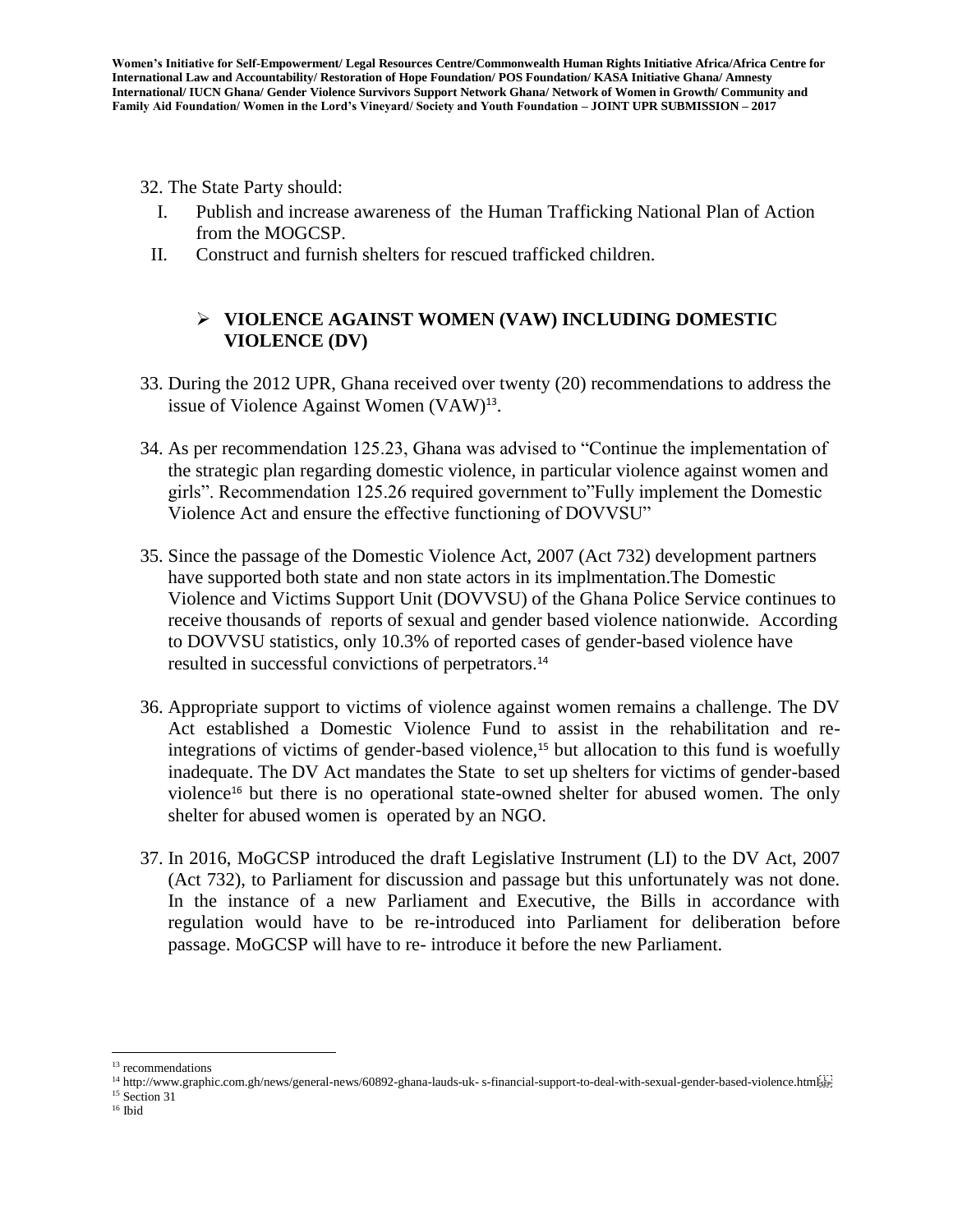**38. OBLIGATION:** VAW is a violation of human rights under the Convention on the Elimination of all forms of Discrimination against Women (CEDAW), International Covenant on Civil and Political Rights (ICCPR), as well as the DV Act 2007, Act (732) and the 1992 Constitution.

# **39. RECOMMENDATIONS**

- 40. The State Party should:
- I. As a matter of urgency provide funds for the effective implementation of Section 8 (3) of the DV Act, 2007, (Act 732).
- II. Take immediate steps to set up shelters for victims as stipulated by the DV Act.

#### **INTERSTATE SUCCESSION BILL**

41. As per recommendation 125.10 of the 2012 UPR, Ghana was required to "Accelerate the adoption of **pending bills** and intensify efforts in order to see more strengthened implementation of the measures decided and instruments created, including in terms of the difficult fight against harmful traditional practices, protection of children, inequality of rights between sexes, and access to justice and strengthening of its effectiveness"

Recommendation 123.18 states that Ghana must "Make efforts to achieve gender equality, including through adoption of the Property Rights of Spouses Bill and the **Intestate Succession Bill".**

- 42. To protect the rights of women and children to inheritance upon the demise of the husbands / fathers who die intestate, Ghana enacted PNDC Law 111 but this law has been found to lack provisions for full protection. The Intestate Succession Bill, which would provide the needed relief was proposed, drafted and placed before Parliament for consideration and passage into law, but was not passed by the last Parliament. This bill will have to be re-introduced to Parliament.
- **43. OBLIGATION:** Ghana is obligated under Elimination of all forms of Discrimination against Women (CEDAW), International Covenant on Civil and Political Rights (ICCPR) and the African Charter on Human and Peoples' Rights (ACHPR) including the Protocol on the Rights of Women in Africa (Maputo Protocol).

# **44. RECOMMENDATION**

- 45. The State Party should:
- I. Pass the Interstate Succession Bill into law by December 2019.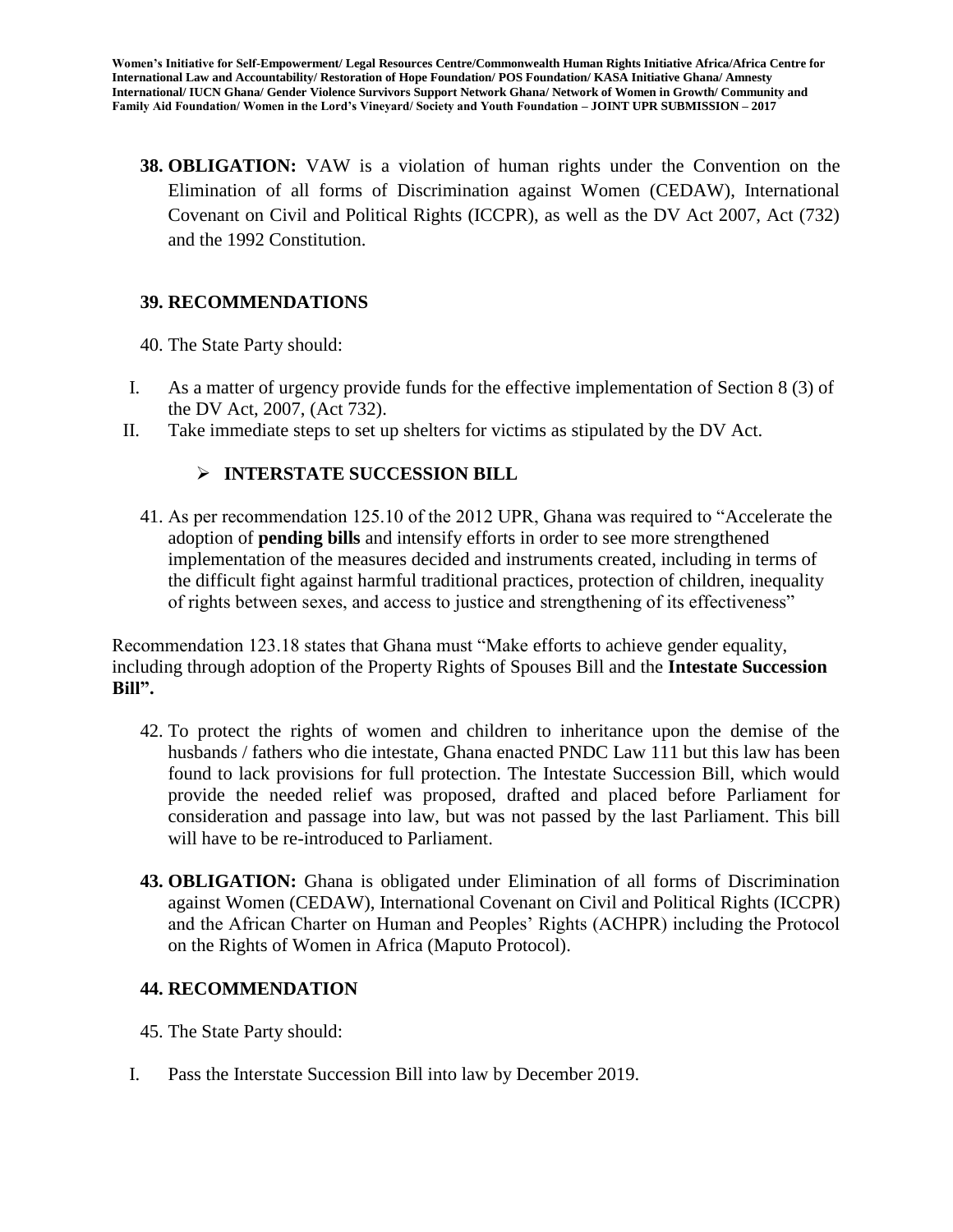# **PROPERTY RIGHTS OF SPOUSES BILL**

- 46. As per recommendation 123.18 Ghana was advised to "Make efforts to achieve gender equality, including through adoption of the **Property Rights of Spouses Bill** and the Intestate Succession Bill".
- 47. Often, women do not make direct financial contribution to property acquisition in a marriage and even where they do, there is hardly ever appropriate documentation to attest to it. Property is often registered in the name of the man and women are left with next to nothing upon the dissolution of the marriage. Because women face more barriers to property ownership, they also experience more limited access to formal credit.<sup>17</sup>
- 48. The Property Rights of Spouses Bill which seeks to provide a more equitable distribution of property acquired during a marriage between spouses, was proposed, drafted and placed before Parliament for consideration and passage into law but was not passed before the closure of the last Parliament. This bill will have to be re-introduced to the new Parliament.
- **49. OBLIGATION:** Ghana is obligated under Elimination of all forms of Discrimination against Women (CEDAW), International Covenant on Civil and Political Rights (ICCPR) and the African Charter on Human and Peoples' Rights (ACHPR) including the Protocol on the Rights of Women in Africa (Maputo Protocol).

#### **50. RECOMMENDATION**

- 51. The State Party should:
- I. Pass the Property Rights of Spouses Bill into law by December 2018.

# **AFFIRMATIVE ACTION BILL**

- 52. At the last UPR in 2012, Ghana received recommendations to "Take measures to ensure a proper legal framework for the Affirmative Action Policy"<sup>18</sup> as well as "Develop consequential strategies to fulfil the affirmative action policies of 40 per cent of women in public decision - making processes"<sup>19</sup>
- 53. Low participation in governance and public decision making processes continue to impede the full actualization of women's rights as enshrined in Article 21 of the Universal Declaration of Human Rights. Women's representation in the 4<sup>th</sup> Parliament of Ghana has been a little over ten percent (10%). The just ended Parliament had 10.9%

 $\overline{\phantom{a}}$ <sup>17</sup> http://www.ghanaweb.com/GhanaHomePage/business/Focus-on-women-also-to-impact-food-security-Survey- 426276

<sup>18</sup> Recommendation 125.11

<sup>&</sup>lt;sup>19</sup> Recommendation 125.12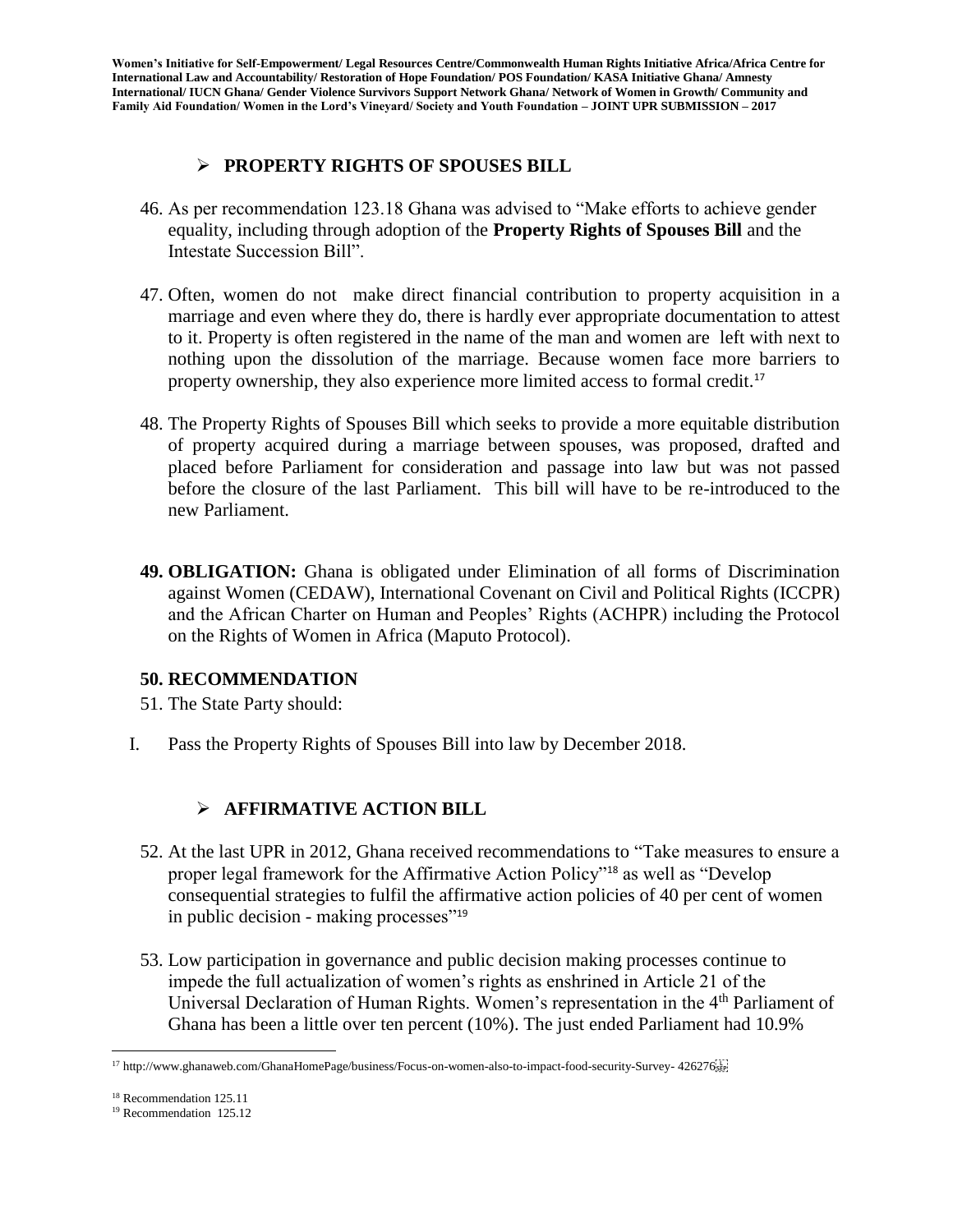women's representation and the current Parliament has 12.72 %, unacceptably lower than the UN recommended rate of at least 30%.

- 54. An Affirmative Action Bill (AA Bill) developed in accordance with international instruments and ratified by Ghana to promote women's participation in governance and public decision making was introduced to Parliament and was expected to have been passed before the end of the last Parliament in 2016. This bill will have to be reintroduced to the new Parliament.
- 55. There is no evidence to suggest any practical measures on the part of government to increase women's representation in public office outside the provisions of the AA Bill.
- 56. **OBLIGATION:** As a signatory to CEDAW and other treaties, Ghana is obligated to take measures to ensure participation of women in public decision making.

# **57. RECOMMENDATION**

- 58. The State Party should:
- I. Pass the Affirmative Action Bill into law by March 8, 2018, International Women's Day.

# $\triangleright$  WITCH CAMPS

- 59. As per recommendations 125.41 and 125.42, Ghana was expected to "Close as soon as possible the witch camps" and "Take all possible measures to abolish the practice of witch camps", respectively.
- 60. Belief in supernatural forces is quite widespread and deeply rooted in Ghana. There are many cases, especially in rural areas, in which women—and occasionally men—are accused of practicing witchcraft to bring harm to members of their family or community.<sup>20</sup> Accused women are often violently driven from their homes and communities, physically assaulted and, in extreme cases, murdered. Most of these people tend to be poor and elderly, mostly in the northern regions of Ghana.<sup>21</sup>
- 61. This group found that some of those who are driven from their homes are forced to live in "witch camps". It is estimated that about a one thousand (1,000) women in northern Ghana are inhabiting camps whose sole occupants are deemed to be witches. They are not allowed to return to their communities, as they are victims of stigmatisation.

 $\overline{\phantom{a}}$ <sup>20</sup> https://www.opendemocracy.net/5050/yakin-erturk/women-at-war-in-country-in-peace-ghana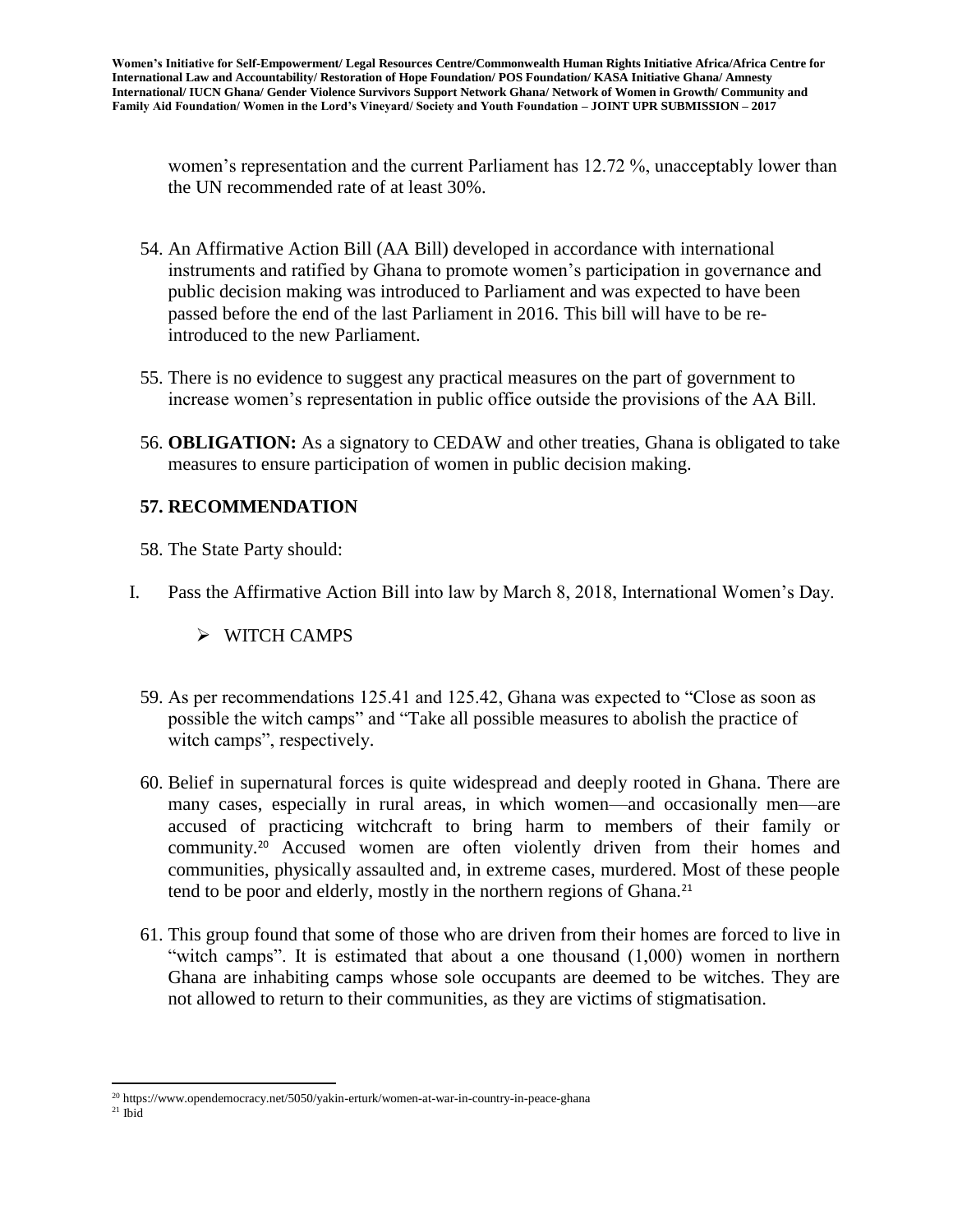- 62. In addition, children who are believed to be relatives of these women are sent to serve the supposed witches for as long they remain at the camps. They are made to cook, fetch water, clean and sometimes bathe these women. As a result, the children miss out on opportunities to be educated or acquire any meaningful skills whilst in the camps.
- 63. In its Concluding Observations on Ghana, CEDAW noted "the high number of cases of violence against girls and older women alleged to be witches, which has caused several of them to seek refuge in so-called witch camps, often under difficult living conditions, including lack of access to adequate housing, sufficient food and water and sanitation.<sup>"22</sup>
- 64. In 2014, MoGCSP disbanded two (2) witch camps in the Northern region and is expected to close all existing camps by 2017. The closure is expected to be complimented with the provision of rehabilitation, reintegration into the communities, alternative housing and livelihood options to alleged witches.<sup>23</sup>
- 65. However, Government has made little progress in providing these services to the former inhabitants of the witch camps, thus leaving them without any place to live and little prospect for supporting themselves.
- **66. OBLIGATION:** Ghana is obligated under the International Covenant on Civil and Political Rights (ICCPR), Second Optional Protocol to the International Covenant on Civil and Political Rights, International Covenant on Economic, Social and Cultural Rights (ICESCR), Convention against Torture (CAT), Optional Protocol to the Convention against Torture and Other Cruel, Inhuman or Degrading Treatment or Punishment, Convention on the Elimination of all forms of Discrimination against Women and the African Charter on Human and Peoples' Rights (ACHPR) including the Protocol on the Rights of Women in Africa (Maputo Protocol).

# **67. RECOMMENDATION**

68. The State Party should:

 $\overline{\phantom{a}}$ 

I. Implement its program of rehabilitation and reintegration for former inhabitants of witch camps.

 $22$  Committee on the Elimination of Discrimination against Women, Concluding observations on the combined sixth and seventh periodic reports of Ghana, Adopted by the Committee at its fifty-ninth session, meeting from 20 October to 7 November 2014.

<sup>23</sup> http://citifmonline.com/2015/11/27/closed-witches-camps-by-2017-cedaw/